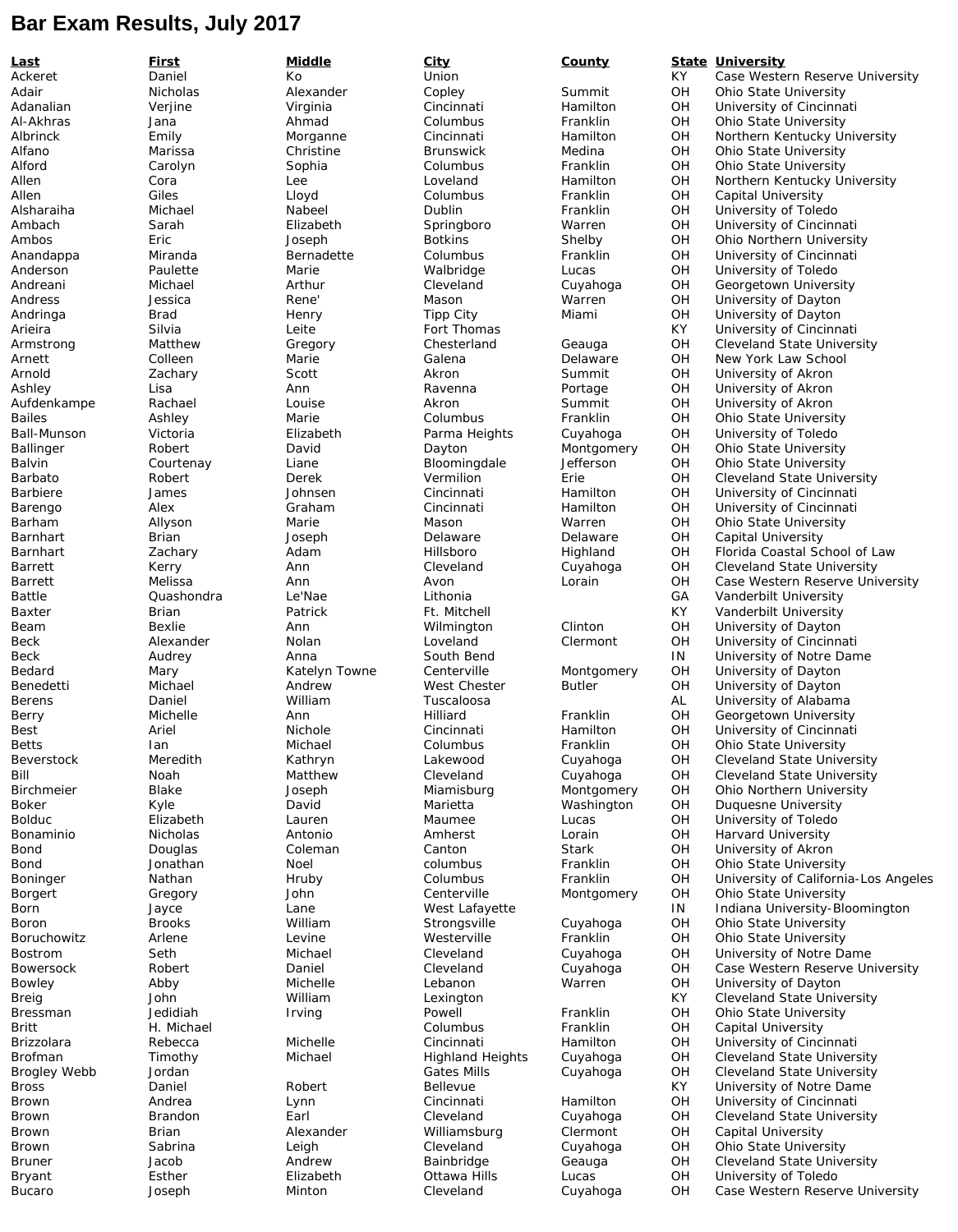Callender Heidi Lynn Concord Township Lake OH Capital University

Burden Kayleigh Lorraine Toledo Lucas OH University of Toledo Burris Kristina Marie Tipp City Miami OH University of Dayton Byers Gilbert Rife Maumee Lucas OH Case Western Reserve University Cahn Benjamin David Cleveland Cuyahoga OH Ohio State University University of Michigan Cales Patrick Michael Covington KY Ohio State University Calzola Gianna Marie Canton Stark OH University of Akron Capace Hayden Alexander Worthington Franklin OH Ohio State University Capone Emily Susan Lakewood Cuyahoga OH Cleveland State University Carbone Antonia Elizabeth Massillon Stark OH Cleveland State University Carnes Mitchell Robert Canal Winchester Fairfield OH Ohio State University<br>Carney Catherine Ann Poland Mahoning OH University of Cincinna OH University of Cincinnati<br>OH Ohio State University Carney Ceara Marie Columbus Franklin OH Ohio State University Carpenter **Solution Carpenter** Katherine Denise Fairfield Butler OH Case Western Reserve University<br>Carpenter Kelsey Marie Bellevue Bellevue KY Northern Kentucky University Carpenter Kelsey Marie Bellevue Bellevue Carpenter KY Northern Kentucky University<br>Catanzaro Christopher William Highland Heights KY Northern Kentucky University Catanzaro Christopher Milliam Highland Heights KY Northern Kentucky University<br>Chalfant Drew Alan Park Hills (KY Northern Kentucky University Northern Kentucky University Chandler Abbey Christine Cleveland Cuyahoga OH University of Akron Chandler Kristopher Jordan Columbus Franklin OH Ohio State University Channarasappa Ankita Suresh Cleveland Cuyahoga OH Case Western Reserve University Chaubey Shweta Columbus Franklin OH Ohio State University Montgomery OH University of Dayton Chavez Tammy Vanessa Dayton Lucas OH University of Dayton Chester Anthony Gray Lebanon Warren OH University of Cincinnati Choi Yongsok Montgomery Hamilton OH Boston College Chojnacki Benjamin John Toledo Lucas OH University of Toledo Ciszewski Scott Thomas Columbus Franklin OH Capital University Clark Ethan Taylor Fort Loramie Shelby OH Wake Forest University Clark Joshua Dyson Bellevue Sandusky OH University of Toledo Cline Holly Brianna Columbus Franklin OH Ohio State University Cloutier Zachary Joseph Springboro Montgomery OH University of Missouri-Kansas City Cohen Ariel Sandra Columbus Franklin OH Washington University Cohen Rachel Ellen Solon Cuyahoga OH Case Western Reserve University Collier Katherine Mary Cold Spring KY University of Tennessee Collier **1. Meredith** Meredith Kathleen Rocky River Cuyahoga OH University of Michigan<br>Connell 1990 Kyle Monthony Twinsburg Summit OH Cleveland State Univer Connell Kyle Anthony Twinsburg Summit OH Cleveland State University Connelly Amanda Megan Amsterdam Jefferson OH University of Akron KY University of Notre Dame<br>Cuyahoga OH Cleveland State Universit Consolo Horace Francis Cleveland Cuyahoga OH Cleveland State University Conway Sarah Lynn Brecksville Cuyahoga OH Case Western Reserve University Cooney Emily Jane Highland Heights KY Northern Kentucky University Coulter Sara Elizabeth Avon Lorain OH Ohio State University Cramer Kyle Allen Mogadore Portage OH University of Akron Crim Whitney Michelle Clayton Montgomery OH University of Cincinnati Cross Beau William Marietta Washington OH Ohio Northern University Csehi Jason A.S. Dorset Ashtabula OH University of Toledo Cumpstone Cal Everett Chagrin Falls Geauga OH Cleveland State University Ohio Northern University Dague Claire Almendinger Johnstown Licking OH Ohio State University Dakdouk Ayoub Camille Strongsville Cuyahoga OH Cleveland State University Danese Matthew Nicholas Avon Lorain OH Cleveland State University Daniels Nathan James Curtice Ottawa OH University of Toledo Davis Brandon Alan Medina Medina OH University of Akron Davis Chelsey Lee Renee Lakewood Cuyahoga OH Cleveland State University Davis Jesse Michael Grove City Franklin OH Capital University **Ohio State University** de la Serna Francis Pio Fairlawn Summit OH University of Akron De Matteis Michael Domenic North Canton Stark OH University of Akron DeAngelis Ryan Byan Joseph Kettering Montgomery OH University of Dayton Dever Lauren Michelle Kettering Montgomery OH University of Dayton Devlin Sean Anthony Westerville Delaware OH Capital University Diaz **Andres** Andres **Cincinnati** Hamilton OH University of Akron Diaz Matthew Adam Columbus Franklin OH Ohio State University Ohio State University Diedling Christopher Michael Cincinnati Hamilton OH University of Cincinnati DiGeronimo Alyssa Maria Cleveland Cuyahoga OH Cleveland State University Dixius Samuel Clark Lebanon Warren OH University of Cincinnati Donahue Cheryl Margaret Independence Cuyahoga OH Cleveland State University Dorman Valeria Columbus Franklin OH Capital University Dove Bryan Thomas Mansfield Richland OH Ohio State University Draheim Chad Michael Columbus Franklin OH Capital University Dressel Brian Walker Centerville Montgomery OH University of Michigan DuBois Robert Jeffery Mayfield Villege Cuyahoga OH Ohio Northern University Duhan John Robert Cincinnati Hamilton OH University of Cincinnati Duke Sarah Ellen Cleveland Heights Cuyahoga OH Case Western Reserve University Dunyak Erika Michelle Cincinnati Hamilton OH Case Western Reserve University Dusza Zachary Edward Huron Erie OH University of Toledo Ebraheim Molly Molly Ann Mollann Toledo Lucas OH University of Toledo<br>Eby Heath Meath Alan Cleveland Cuyahoga OH Cleveland State Univ Cuyahoga OH Cleveland State University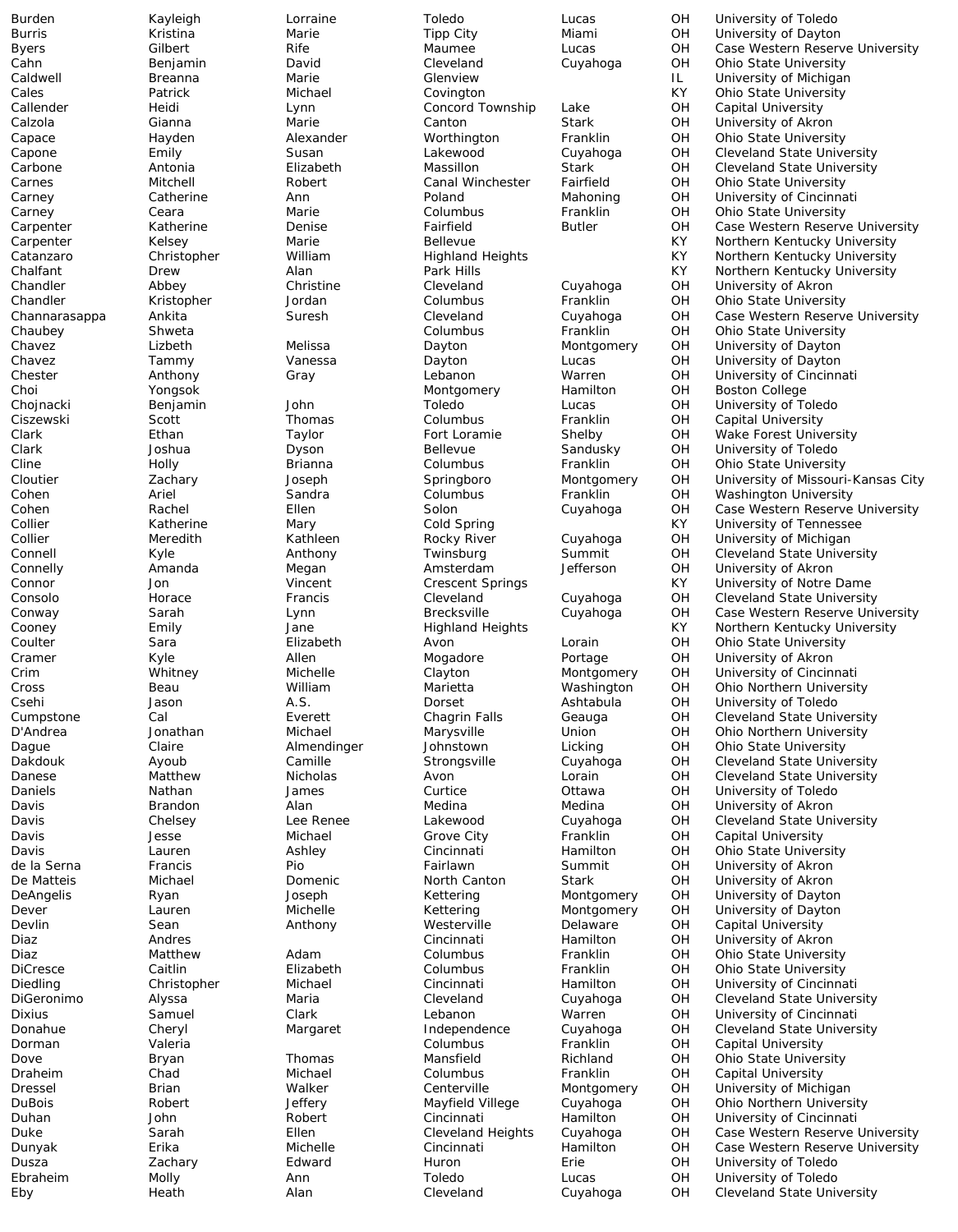Eckles Zachary Charles Morrow Warren OH University of Cincinnati Eddy Zachary Dylan Canal Winchester Franklin OH Michigan State University Eduard Christopher Peter Cuyahoga Falls Summit OH University of Akron<br>
Daniel Charles Charles Cleveland Cuyahoga OH Case Western Reserve Egger Daniel Charles Cleveland Cuyahoga OH Case Western Reserve University Eutler The OH University of Cincinnating Author<br>Franklin CH Ohio State University Ellerbe Martina Theresa Columbus Franklin OH Ohio State University Alexander Sylvania Lucas OH Ohio State University<br>
Elizabeth Columbus Franklin OH Stetson University Erney Mary Elizabeth Columbus Franklin OH Stetson University Everly Macklin Keith Dayton Montgomery OH University of Dayton Fabry Michelle Marie Stow Summit OH University of Akron Feldman Zachary Hart Lakewood Cuyahoga OH Cleveland State University Ficker Christine Mary Cincinnati Hamilton OH University of Kentucky Franklin CH Capital University<br>1991 Medina DH Cleveland State U Fijalkovich Ian Daniel Brunswick Medina OH Cleveland State University<br>Filippelli Paul Paul Columbus Columbus Franklin OH Georgetown University Paul Columbus Franklin OH Georgetown University<br>
Franklin OH Ohio State University<br>
Pacquelyn Michelle Columbus Franklin OH Ohio State University Fisher Jacquelyn Michelle Columbus Franklin OH Ohio State University Flahive Maureen Cronan Columbus Franklin OH Capital University<br>Flanigan Joseph Nathan Fort Wright KY Northern Kentuck Northern Kentucky University Flaute **Andrea** Lynn Cincinnati Hamilton OH University of Cincinnati Fleming Maria Anne Euclid Cuyahoga OH Cleveland State University Fletcher Gabriel Michel Cincinnati Hamilton OH University of Cincinnati Floor Andrew Richard New Philadelphia Tuscarawas OH Case Western Reserve University Courtney **Anne** South Euclid Cuyahoga OH Case Western Reserve University Fodor Caleb Ray St.Clairsville Belmont OH University of Akron Fowkes **South Dylan** Boger Bethesda Belmont OH University of Pittsburgh Frame **Alexander** Harrison Medina Medina OH Case Western Reserve University Frankhauser Carrie Theresa Kirtland Lake OH Ohio Northern University<br>Fraser John Andrew Bexley Franklin OH Boston University Fraser John Andrew Bexley Franklin OH Boston University Frey **South American Contract Marysville** Marysville Union OH Capital University Frost Angela Camille Columbus Franklin OH Ohio State University University of Dayton Gaitanos Ashton Christopher Columbus Franklin OH Capital University Gaitanos Peter J. Canton Stark OH University of Akron Galinas Robert Gerald Brecksville Cuyahoga OH Cleveland State University Gammarino Eric Matthew Cincinnati Hamilton OH University of Akron Garcia Anthony John Toledo Lucas OH University of Toledo Geha Andrew Braham Overland Park KS Washington University Gehres Martin William Dayton Montgomery OH University of Dayton Lauren Cincinnati Hamilton OH College of William and Mary<br>
Rose Sidney Shelby OH Ohio State University Geise Jennifer Rose Sidney Shelby OH Ohio State University Giersz Joseph Michael North Olmsted Cuyahoga OH Cleveland State University Gilkerson Ashley Marie Sardinia Brown OH College of William and Mary Giuliano Joseph Anthony Cleveland Cuyahoga OH Cleveland State University Goble Charles Kenneth North Royalton Cuyahoga OH Cleveland State University Goble Joshua Daryl Covington KY Northern Kentucky University Golec Kelsey Brianne Dennison Tuscarawas OH Capital University Good Alexis Caroline Columbus Franklin OH Ohio State University Goodwater Samuel Mark Solon Cuyahoga OH University of Akron **Ohio State University** Grafe Joseph Dylan Cincinnati Hamilton OH University of Cincinnati Gray **South American Contract Club Contract Club** Cray Cranklin OH Ohio State University Green Christopher R. Columbus Franklin OH Ohio State University Greene Karen Lauren Cleveland Cuyahoga OH Case Western Reserve University Gregory Scott Joseph New London Huron OH Ohio State University University of Cincinnati Griffin Warren Wayne Cleveland Cuyahoga OH University of Notre Dame University of Cincinnati Grimes Caitlin Olivia Lena MS Case Western Reserve University Grman Barbara Nicole Columbus Franklin OH Ohio State University Grosscup Lee Michael North Canton Summit OH University of Akron Gugliotta Nathaniel John Richfield Summit OH University of Akron Gutermuth William Walter Independence Cuyahoga OH Cleveland State University Sarah Marie Rossford Wood OH University of Toledo Haffner Anna Lena Columbus Franklin OH Ohio Northern University University of Akron Hale Derek Ryan Medina Medina OH University of Akron Hale **Kristen Terese** Copley Summit OH University of Akron Halvonik Jonathan Major Cincinnati Hamilton OH Capital University Hammersmith Lauren Christian Columbus Franklin OH Capital University<br>Hammersmith Rachel Rose Maumee Lucas OH University of Tole Hammersmith Rachel Rose Maumee Lucas OH University of Toledo Haney Stephanie Christine Canton Stark OH University of North Carolina Western Michigan University Cooley Law School Hardisky **South John Case Adden** Ray **Contains Dayton** Montgomery OH University of Dayton Hardymon Teresa Jeanette Columbus Franklin OH Capital University Harris Trevor Joseph Mentor Lake OH Cleveland State University Hartsough Raymond Joseph Austintown Mahoning OH University of Akron Harvey Shelbie Wilson Yellow Springs Greene OH Northern Kentucky University Hawkins Ashley Marie New Washington Crawford OH University of Dayton Hayman Justin Edward Cleveland Cuyahoga OH Cleveland State University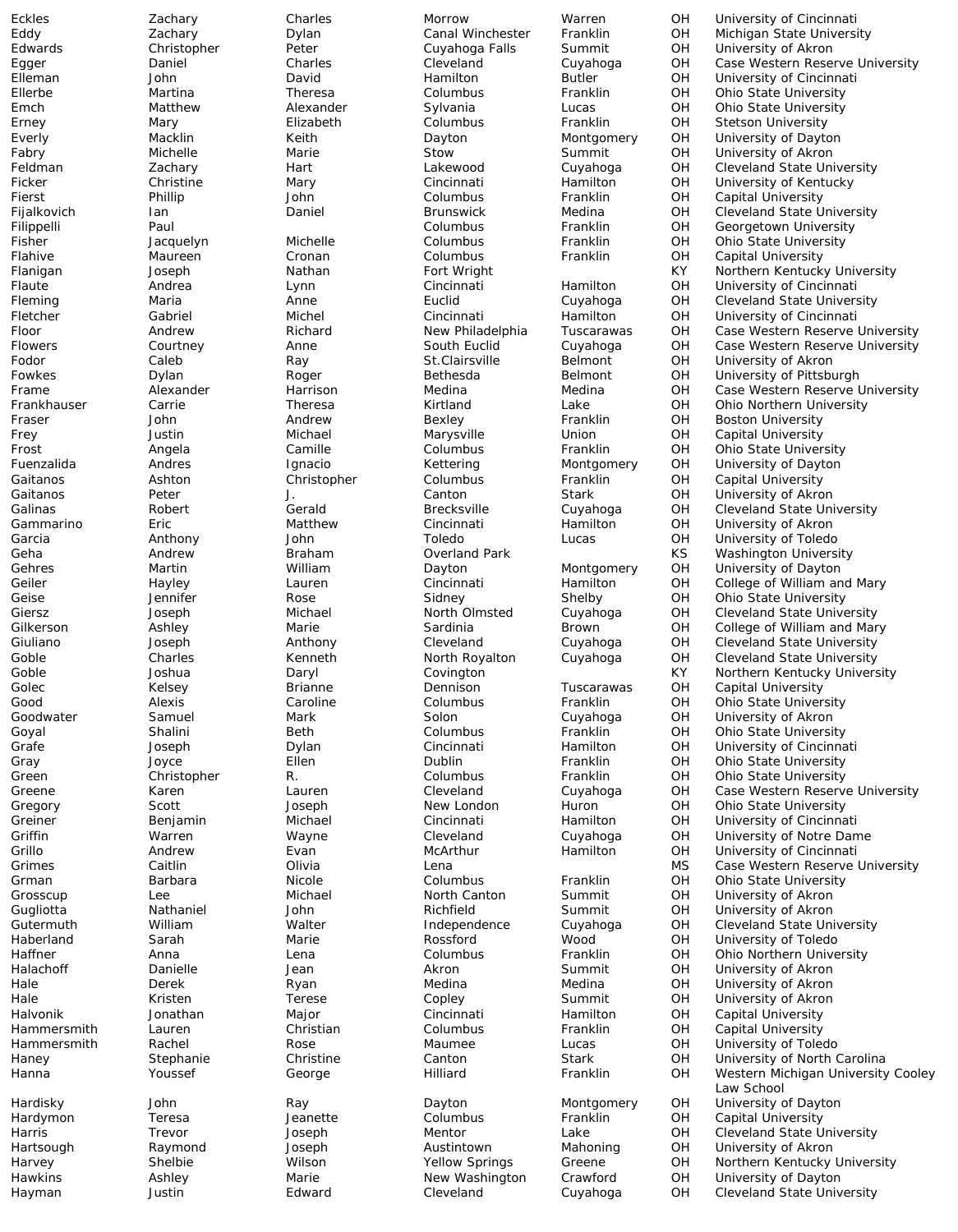Heath Marcus Andrew Lebanon Warren OH University of Dayton Heck Andrew Thomas Oakwood Montgomery OH University of Dayton Helmer Jordan Joseph Indianapolis IN Ohio State University Henderson Tiffany Simone Parma Cuyahoga OH Cleveland State University<br>Henry Charles Adams Chaqrin Falls Cuyahoga OH Cleveland State University Cleveland State University Herrnstein Chad Hoover Akron Summit OH University of Akron Herzfeld Alan Nathan Sharonville Hamilton OH Northeastern University Hess Michael Patrick Cleveland Cuyahoga OH Case Western Reserve University Higgins Katherine Arlene Wadsworth Medina OH University of Akron Hilderbrand Matthew Micah Flowood MS College of William and Mary<br>Hilling Cameron Michael Cuyahoga Falls Summit OH Case Western Reserve Unive Michael Cuyahoga Falls Summit OH Case Western Reserve University<br>Sue Cleveland Cuyahoga OH Illinois Institute of Technology-Hock Brittany Sue Cleveland Cuyahoga OH Illinois Institute of Technology-Chicago Kent College of Law Holb Brian Anthony Akron Summit OH Ohio State University Holschuh John David Cincinnati Hamilton OH University of Cincinnati<br>Holsinger John Frederick Worthington Franklin OH University of Akron Holsinger John Frederick Worthington Franklin OH University of Akron Hondros Cody John Columbus Franklin OH Capital University Case Western Reserve University Horomanski Jennifer Elizabeth Silver Lake Summit OH University of Akron Horvath Ryan Christopher Cleveland Cuyahoga OH Cleveland State University Horwitz Alexandra Siebler Cincinnati Hamilton OH Ohio State University Hoskins Jason Richard Westerville Delaware OH Capital University Toledo **Lucas** OH University of Toledo Householder Clinton James Copley Summit OH University of Akron Huckaby Nicholas Anthony Toledo Lucas OH University of Toledo Huna Daniel Todd Columbus Franklin OH Capital University Huntley Corinne Angela Cleveland Heights Cuyahoga OH Cleveland State University Ismond Jessica Marie Batavia Clermont OH Willamette University Bridget Emiko Cincinnati Hamilton OH University of Dayton Jacoby Nicholas Scott Sylvania Lucas OH University of Toledo Cleveland State University Jama Valerie Dorothea Westerville Franklin OH Ohio State University Jameson Michael Kettlewell Columbus Franklin OH Capital University Jazwiecki Kyle Patrick Maumee Lucas OH University of Toledo Jewell Benjamin Michael Columbus Franklin OH Ohio State University Jewell Gretchen Lee Dublin Franklin OH University of Virginia Johnson Carlos Kirt Oakwood Village Cuyahoga OH Cleveland State University Jones Robert Denis Arthur Cincinnati Hamilton OH University of Cincinnati Hilliard Franklin OH Ohio State University<br>Cuyahoga Falls Summit OH University of Akron Karam Anthony George Cuyahoga Falls Summit OH University of Akron Andrew James Akron Summit OH University of Pittsburgh James Akron Summit OH University of Pittsburgh Case Western Reserve L Katz Sarah Elizabeth Beachwood Cuyahoga OH Case Western Reserve University Kelbley Tessa Suzanne Columbus Franklin OH Ohio State University Kerkhoff John Frederick Lexington KY Vanderbilt University OH University of Akron<br>OH Wake Forest Univer Kerschner Matthew Joseph Lakewood Cuyahoga OH Wake Forest University<br>
Kimmel Matthew Michael Kettering Montgomery OH University of Dayton Kimmel Matthew Michael Kettering Montgomery OH University of Dayton Kindel Sheri Lynne Columbus Franklin OH Ohio State University University of Cincinnati Kizer Danielle Jamece Maumee Lucas OH University of Toledo Klaiber **Luke** Herbert West Chester Butler OH University of Cincinnati Knight **Emily** Emily Starr Cleveland Cuyahoga OH Case Western Reserve University Knisley Jennifer Raye Columbus Franklin OH Capital University Knowles Russell Levi-Gunnar Dayton Montgomery OH University of Dayton Kolar **Micholas** James Cleveland Cuyahoga OH Cleveland State University Kortokrax Stephanie Ann Kalida Putnam OH Ohio State University Case Western Reserve University Kramer Patrick Michael Eastlake Lake OH Cleveland State University Kramer Steven Christopher Columbus Franklin OH Capital University Kranstuber Carley **Carley Reynolds** Columbus Franklin OH Capital University Kremer Connie Marie Fort Thomas KY University of Cincinnati Kroboth Mark Gregory Willoughby Lake OH Cleveland State University Kruse Wren Sylvana Dublin Franklin OH Quinnipiac University Kryvokolinska Valeriya Sergeivna Columbus Franklin OH Capital University<br>Lahoud Stefanie Stefanie North Olmsted Cuyahoga OH Cleveland State U Cleveland State University Lakic Una Cuyahoga Falls Summit OH University of Akron Lambert **Brandt Jackson** Centerburg Knox OH Capital University Lampman Thomas Theodore Charleston Tranklin WV Ohio State University<br>Charleston Charleston Columbus Franklin OH Ohio State University Landwehr Christopher Alan Columbus Franklin OH Ohio State University Larrick Lauren Michelle Columbus Franklin OH Capital University Lasonczyk Michael Tanner Mason Warren OH University of Cincinnati Latimer **Elizabeth Myers** Pepper Pike Cuyahoga OH University of Richmond<br>
Laughlin Ashley Morgan Powell Delaware OH Ohio State University **Ohio State University** Lavelle Jackson David Columbus Franklin OH Georgetown University Lehman Sean Robert Powell Franklin OH Capital University Lehr **Rachel Birmingham Birmingham** MI Case Western Reserve University Leibold Charles Ryan Cincinnati Hamilton OH Ohio State University Leist Eric Edwin Maineville Warren OH Indiana University-Bloomington Lemon Daniel Ryan Shaker Heights Cuyahoga OH University of Virginia Rose **Boardman** Mahoning OH Cleveland State University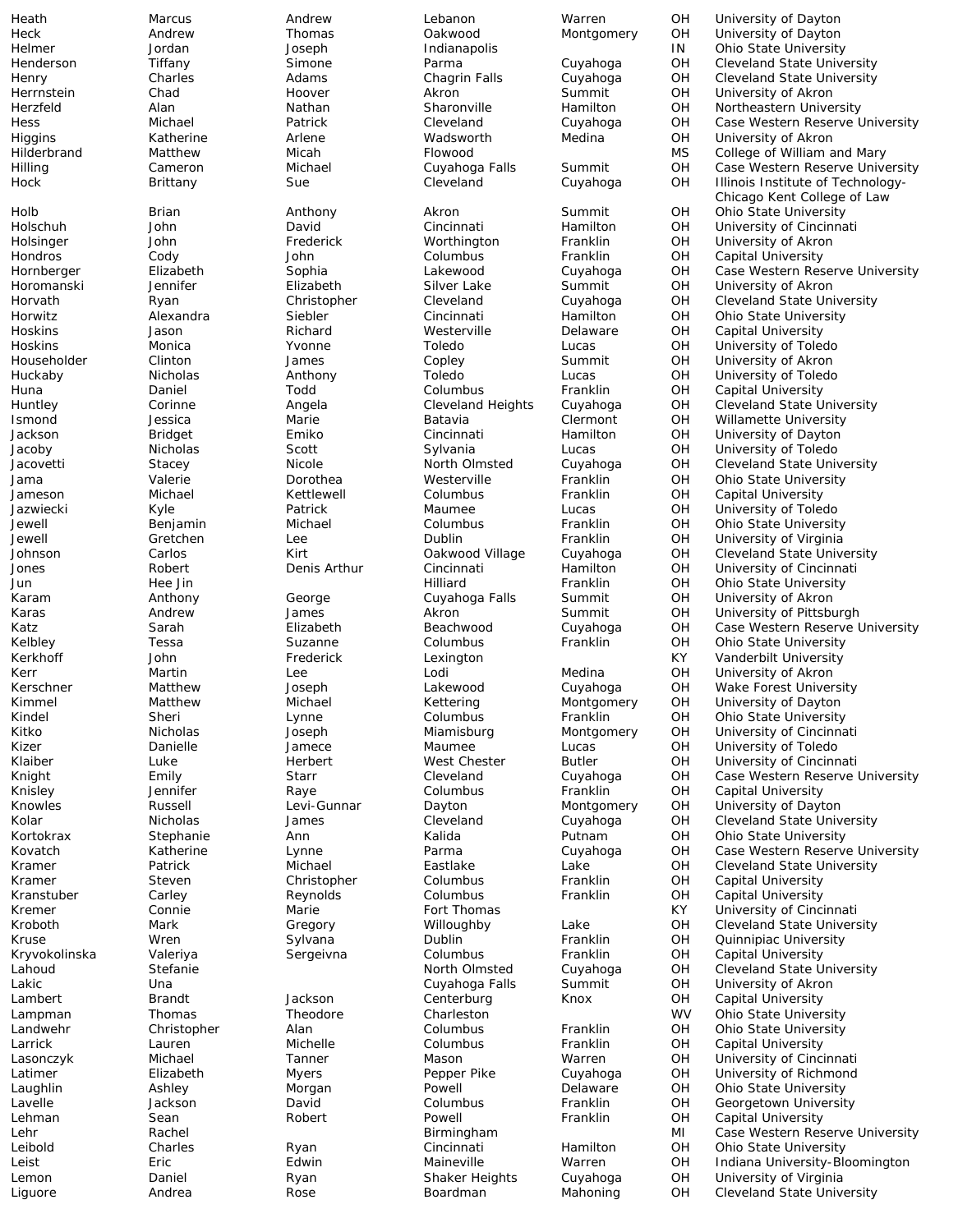Logsdon Ambrosia Elaine Thornville Perry OH Capital University<br>Logsdon Brooke Leanne Lebanon Warren OH University of Cinci Ludwig University of Akron (John National Columbus Number of Akron National Columbus School French National Or<br>
Ludwig Matham School (John National Premiersity National Premiersity National Premiersity National Premiersit<br> Lund Chelsea Joy Columbus Franklin OH Capital University Manion Jason Daniel Medina Medina OH Harvard University Marker **Example 1 Columbus** Columbus Franklin OH Capital University Martin Daniel Michael Galloway Franklin OH Capital University<br>Martin Grant Tyler Tyrone Franklin PA Pennsylvania Stat Martinelli Haley Kyle Brooklyn Cuyahoga OH University of Akron Maurer Kenneth Andrew Canton Stark OH University of Akron McCole Kara Lynn Columbus Franklin OH Capital University McDonough Ashley Lynn Cleveland Cuyahoga OH Albany Law School Meadows Samuel Alan Medina Medina OH University of Akron Menge Brian Charles Columbus Franklin OH Capital University Miller Marcus Anthony Westerville Franklin OH Capital University Moore **Margaret** Sarahan Hilliard Franklin OH Capital University Morris Adam Zane Grove City Franklin OH Capital University

Liska Derek Allen Medina Medina OH Case Western Reserve University Logsdon Brooke Leanne Lebanon Warren OH University of Cincinnati Long Elizabeth Marie Florence KY Northern Kentucky University OH University of Virginia<br>OH Cleveland State Unive Lovdahl Justin Mark Twinsburg Summit OH Cleveland State University Lovey Holiday Fay Columbus Franklin OH Ohio State University Lubonovic Paul James Cleveland Cuyahoga OH Case Western Reserve University Lucas Kathryn Marie Cincinnati Hamilton OH University of Cincinnati Luciano Daniel Gregory Independence Cuyahoga OH Cleveland State University Summit OH University of Akron<br>Franklin OH Seton Hall University MacDonald Jesse Rae Columbus Franklin OH Seton Hall University Mackay Madison Columbus Franklin OH Ohio State University Mackey James Tucker Columbus Franklin OH Ohio State University Maddrell Elisabeth Caroline Grove City Franklin OH Ohio State University Indiana University-Bloomington Mancuso Sarah Marie Strongsville Cuyahoga OH Cleveland State University Marshall Katelyn Ann Ludlow KY Northern Kentucky University Adam Michael Steubenville Jefferson OH Duquesne University<br>
Daniel Michael Galloway Franklin OH Capital University Martin Grant Tyler Tyrone PA Pennsylvania State University - Dickinson Law Masker Curt Mitchell Columbus Franklin OH Vanderbilt University Mason Mary Catherine Westlake Cuyahoga OH Cleveland State University Matheson Lee Robert Upper Arlington Franklin OH Ohio State University Capital University McArdle Colter James Euclid Cuyahoga OH Cleveland State University McCartney Molly Ferguson Cincinnati Hamilton OH Wake Forest University McClellan Kaila Leigh Dayton Montgomery OH University of Dayton McClung Megan Caley Tiffin Seneca OH Ohio State University McCrary Parker Douglas Cincinnati Hamilton OH University of Alabama McDonnell Emily Louise Columbus Franklin OH Ohio State University McFarland Evan Ryan Cincinnati Hamilton OH Northern Kentucky University McGee Jennifer A. Mentor Lake OH Cleveland State University McKinney Craig William Massillon Stark OH University of Toledo McNally Fallon Kilbane Rocky River Cuyahoga OH Case Western Reserve University McNee Bonnie Catherine Cleveland Heights Cuyahoga OH Case Western Reserve University Medoro Andrew Michael Westlake Cuyahoga OH Cleveland State University Ashley Theodora Columbus Franklin OH Ohio State University Micalizzi Julie Amanda Cleveland Cuyahoga OH Case Western Reserve University Michael Kyle David Cincinnati Hamilton OH Indiana University-Bloomington Mick **Andrew David Hamilton Butler OH Northern Kentucky University** Miller John Phillip Columbus Franklin OH Indiana University-Indianapolis Minium Theron Micah New Cumberland PA Widener University Commonwealth Law School Mintzer Samuel Aaron Shaker Heights Cuyahoga OH Ohio State University Mohamed Ismail Ali Ali Columbus Franklin OH Ohio State University<br>19 Mohler Mohler Hannah Mohler Starter Columbus Creene OH University of Dayton Greene **OH** University of Dayton<br>Franklin OH Ohio State University Moller **Mary Kate** Mary Kate **Columbus** Columbus Franklin OH Ohio State University Monteleone Allisyn Elizabeth West Chester Butler OH West Virginia University Moore Kristina Frances Bristol PA Case Western Reserve University Moran Thomas Ignatius Parma Heights Cuyahoga OH Cleveland State University Cleveland State University Morris Callum S. Columbus Franklin OH Michigan State University Morrison **Emily** Margaret Ida **Ida MI University of Toledo** Morrissey Brian Christopher Toledo Lucas OH University of Toledo Mualem Nataly Strongsville Cuyahoga OH Ohio Northern University Mull Mairi Kirkpatrick Cleveland Cuyahoga OH College of William and Mary Muntaser Isam Naeim Strongsville Cuyahoga OH Cleveland State University Cleveland Cuyahoga OH Cleveland State University<br>Cleveland Cuyahoga OH Cleveland State University Nager **Nina** Kimberly Cleveland Cuyahoga OH Cleveland State University Nagy **Scott** Scott Columbus Franklin OH University of South Carolina Columbus Columbus Nakon Michael Ryan Middleburg Heights Cuyahoga OH Cleveland State University Nelson Caroline Elizabeth Lakewood Cuyahoga OH Cleveland State University Nelson Sarah Elizabeth Cincinnati Hamilton OH University of Cincinnati Nemeth John Paul Lorain Lorain OH Cleveland State University Newcomer Leigh Anne Stephens Powell Delaware OH Ohio State University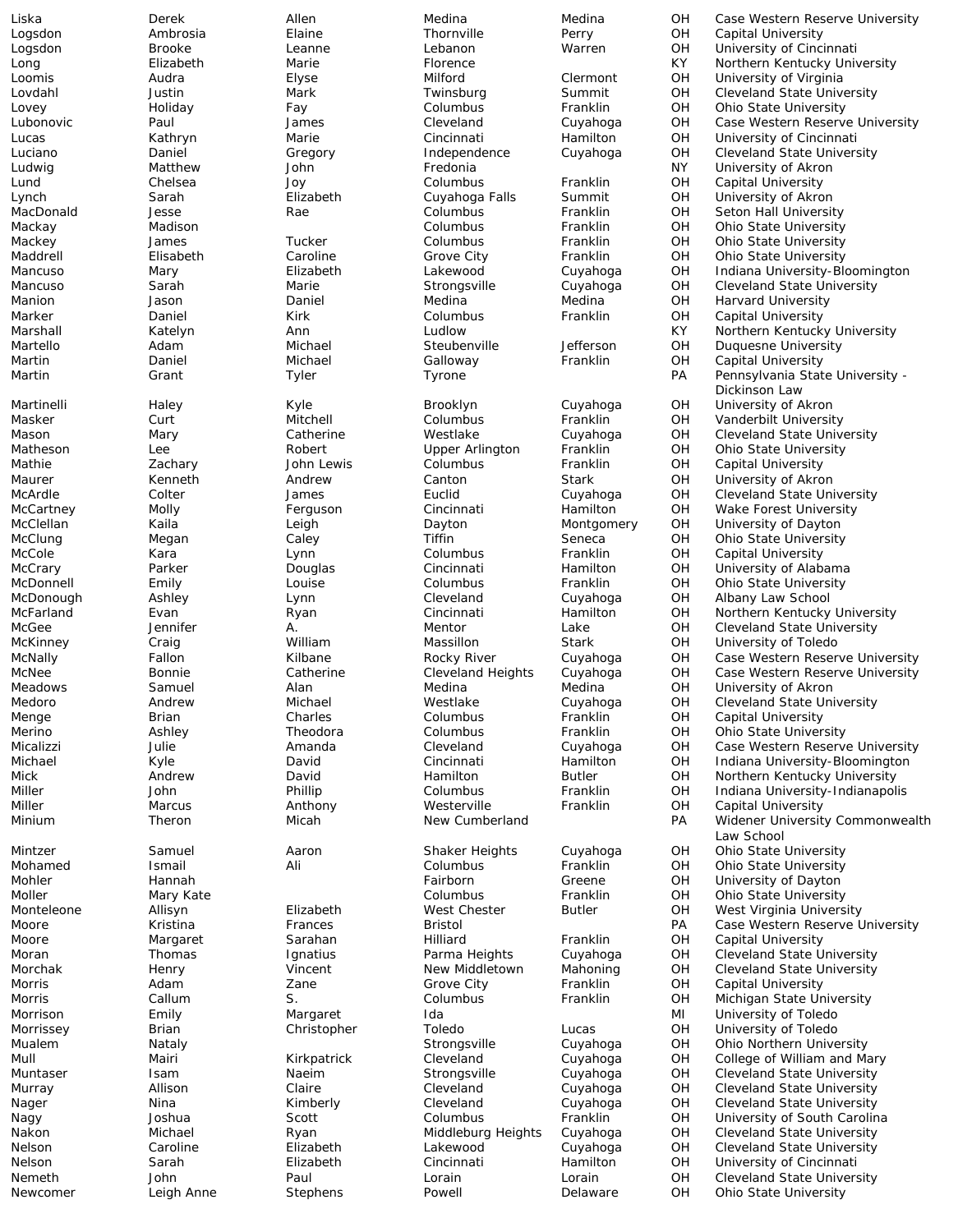Newhouse Benjamin Scott Washington DC Case Western Reserve University<br>Newman Elizabeth Asbury Cincinnati Hamilton OH University of Cincinnati Newman Elizabeth Asbury Cincinnati Hamilton OH University of Cincinnati Elizabeth Asbury Cuvahoga Falls Summit OH University of Akron Nicholas Jacob Patrick Cuyahoga Falls Summit OH University of Akron Niehauser Brett Brett Steven Cincinnati Hamilton OH University of Cincinnati<br>Noble Christopher Brice Blacklick Franklin OH Ohio State University Nacklick Franklin OH Ohio State University<br>Canal Winchester Franklin OH Ohio State University Nordstrom Karin Rose Canal Winchester Franklin OH Ohio State University Norman Alyssa Rena Kettering Montgomery OH University of Dayton Nunner Daniel Patrick Cadiz Harrison OH Capital University<br>C'Connell Jordan Elaine Eagle River AK Case Western Res O'Connell Jordan Elaine Eagle River AK Case Western Reserve University O'Connor Daniel Rush Cleveland Cuyahoga OH Case Western Reserve University O'Driscoll Zachary Sean Columbus Fairfield OH Capital University O'Hara Jacqueline Martha Cincinnati Hamilton OH Gonzaga University Oehler Elizabeth Erin Columbus Franklin OH Ohio State University Okiishi Matthew Scott Columbus Franklin OH Ohio State University<br>Okun Megan McMahon Terrace Park Hamilton OH Indiana University-Bl Okun Megan McMahon Terrace Park Hamilton OH Indiana University-Bloomington<br>Opperman Lucas Jeffery Avon Lorain OH Ohio State University Opperman Lucas Jeffery Avon Lorain OH Ohio State University Osborne David Sam Las Vegas NV Ohio Northern University Case Western Reserve University Ostrander Cowles Strong Columbus Franklin OH Ohio State University Otte Stephen Joseph Edgewood KY University of Cincinnati Ouambo Bradley Ngah Cleveland Cuyahoga OH Case Western Reserve University Overstreet  $J$ oseph Jeffrey South Point Lawrence OH Ohio State University<br>Padegimas Lukas Lukas Mayfield Heights Cuyahoga OH Cleveland State Unive Padegimas Lukas Mayfield Heights Cuyahoga OH Cleveland State University Pahren Sydney Nicole Columbus Franklin OH Ohio State University Palecek Chelsie Morgan Brooklyn Portage OH University of Akron Papania **Emily Emily** Anne Cincinnati Hamilton OH George Washington University Pappalardo Giuseppe William Cleveland Cuyahoga OH Ohio State University Parini Solomon James Columbus Franklin OH Capital University University of Akron Parker Kalina Dyan Grand Rapids Wood OH College of William and Mary Northern Kentucky University Partin Kaila Lee Cincinnati Hamilton OH University of Miami Patton Jordan Alexander Marion Marion OH Capital University Paxton Sarah Elizabeth Columbus Franklin OH Ohio State University Pedicelli Cassandra Ann Columbus Franklin OH Ohio State University Pelphrey Aaron Michael Tipp City Miami OH Case Western Reserve University Perez Dakota Samuel Junction City Perry OH University of Akron Peterson Andrew Stuart Shaker Heights Cuyahoga OH Case Western Reserve University Petrilli Rebecta Cuyahoga Cleveland Heights Cuyahoga OH Case Western Reserve University<br>Columbus Franklin OH Capital University Petrillo Alexandra Marie Columbus Franklin OH Capital University Petty Kyle Matthew Lancaster Fairfield OH Capital University Pickerill Alexandra Nicole Columbus Franklin OH Ohio State University Podolsky Michael Francis Canfield Mahoning OH University of Akron Pohlman Haley Anne Quinn Dayton Montgomery OH DePaul University Pokorny Joseph Charles Willoughby Lake OH Cleveland State University Matherine Gray Corner Lafayette Allen OH Ohio Northern University<br>
Margaret Brundage Columbus Franklin OH Ohio State University Porter Margaret Brundage Columbus Franklin OH Ohio State University Porter Sean Richard South Russell Geauga OH University of Dayton Northern Kentucky University Pribil Alexander Frank Columbus Franklin OH Ohio State University Principi Curtis Michael Columbus Franklin OH Capital University Proctor Calynne Nicole Shaker Heights Cuyahoga OH Cleveland State University Radeff Rocky Rafe Sheffield lake Lorain OH Cleveland State University Ragias Marie Christina Columbus Franklin OH Capital University Reghetti Jennifer Marie Niles Trumbull OH University of Akron Reilly Drew Carl Cuyahoga Falls Summit OH University of Akron Case Western Reserve University Reulbach John Louis Lakewood Cuyahoga OH Cleveland State University<br>Reynolds Kathryn Cunningham Cincinnati Hamilton OH University of Iowa Reynolds Kathryn Cunningham Cincinnati Hamilton OH University of Iowa Rezayat Maryam Elizabeth Columbus Franklin OH Ohio State University Richardson Anthony Jerome Toledo Lucas OH University of Toledo Riebsomer Kristin Micole Cincinnati Hamilton OH Indiana University-Bloomington<br>Riffle Kelsey Renea Vincent Washington OH Ohio State University Riffle Kelsey Renea Vincent Washington OH Ohio State University Riggins Nicole Caise Rode Cleveland Heights Cuyahoga OH Cleveland State University Riley **Shea** Shea Hurricane The WV Ohio State University Logan Shea Hurricane Ringle Michael Anthony Beavercreek Greene OH Ohio State University Rininger William Eric Copley Summit OH University of Akron Ripma Kyle Lee Lyndhurst Cuyahoga OH Cleveland State University Ripma Stephanie Lynn Lyndhurst Cuyahoga OH Case Western Reserve University Rippeth Kimberly Michelle Canton Stark OH University of Akron Ritzmann Catherine Rose Greendale IN Northern Kentucky University<br>Rivero Christopher Antonio Cleveland Cuyahoga OH University of Akron Rivero Christopher Antonio Cleveland Cuyahoga OH University of Akron Roberts Kristin Michelle Michelle Brecksville Cuyahoga OH University of Akron<br>2 Columbus – Franklin OH Duke-University Currents Columbus Roberts **Example 20 Lindsey** Ayer Columbus Franklin OH Duke University Robins Clifford Bradley Knoxville The TN Cleveland State University Robinson **Donielle** Stephanie Ft. Thomas KY University of Cincinnati Robinson Helen Marie Columbus Franklin OH Capital University Rochford Rita Mary Cleveland Cuyahoga OH Ohio State University Roddy Marguerite Ann Flood El Paso TX Ohio State University Roddy **Samuel Cullen Cring** Pataskala Licking OH Ohio State University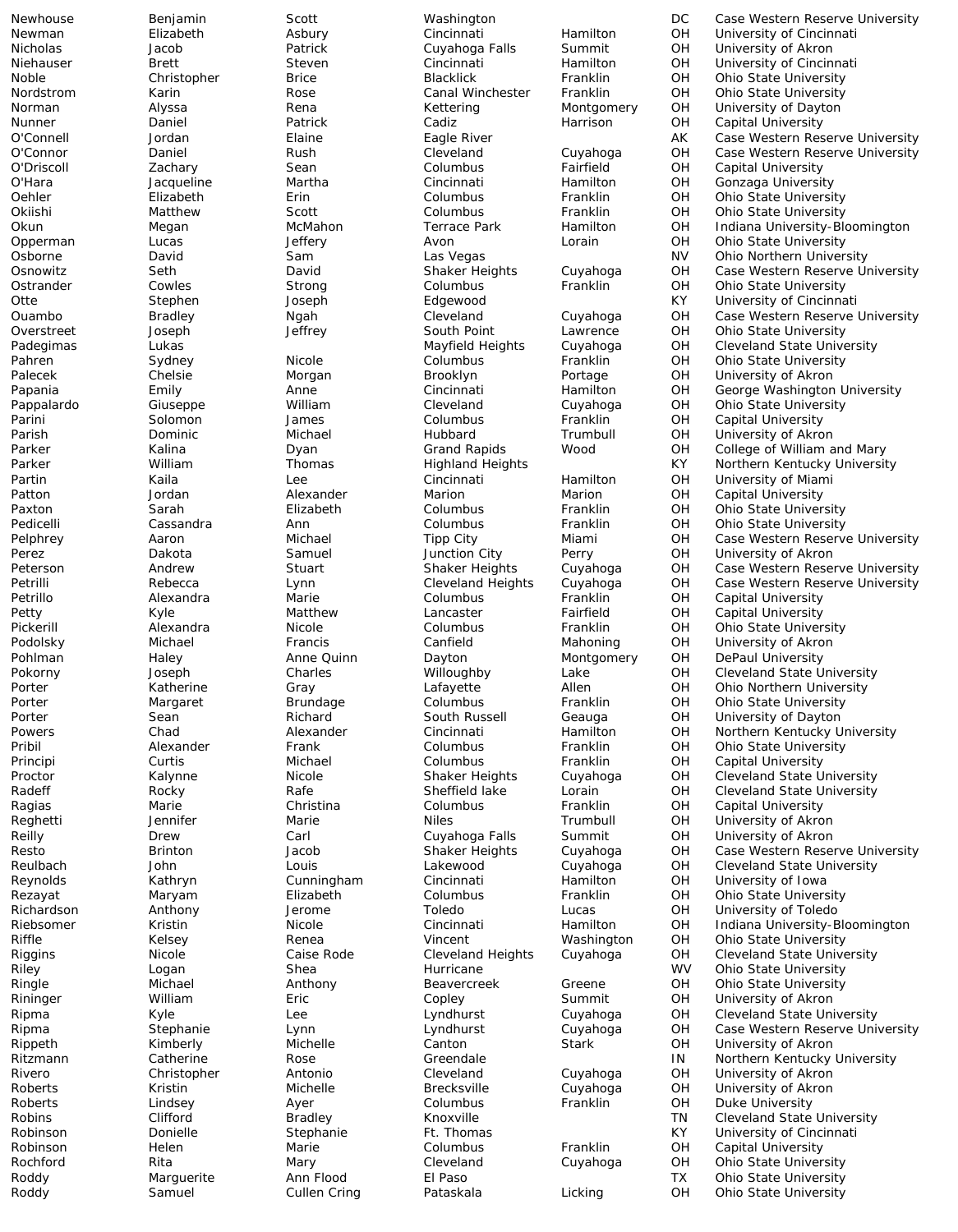Elizabeth

Rodriguez Alexandra Valentina Cleveland Cuyahoga OH University of San Francisco Rogers Lacey Louise Toledo Lucas OH DePaul University Rogers 
Resulte Leslie Jane Columbus Franklin OH Ohio State University<br>
Rothenbuhler Reid Timothy Cygnet Wood OH University of Toledo Rothenbuhler Reid Timothy Cygnet Wood OH University of Toledo Villanova University Rozmus John Cazimir Cincinnati Hamilton OH Ohio State University Rucker Kelli Melissa Cleveland Cuyahoga OH Northwestern University Rust Charles Edward Cold Spring KY Northern Kentucky University Ryan William Edward Kent Portage OH University of Akron Sabol Daniel Andrew Worthington Franklin OH Ohio State University Sager Andrea BreAnn Florence KY Northern Kentucky University Saltsman Easton Edward Canton Stark OH George Mason University OH University of California-Berkeley<br>NY New York University Sanders Emmanuel Isaac New York NY New York University Sanders Julie Erin Columbus Franklin OH Ohio State University Santiago Melissa Renee Columbus Franklin OH Ohio State University<br>Sargent Nathan David Lyndhurst Cuyahoga OH Cleveland State Unive Sargent Nathan David Lyndhurst Cuyahoga OH Cleveland State University Capital University Savage David Daniel Warren Trumbull OH Ohio Northern University Sayre James Stanfield Cincinnati Hamilton OH Northern Kentucky University Schiavone Sara Catherine Columbus Franklin OH Capital University Schmidt Anna Lee Galloway Franklin OH Ohio State University Capital University Schooler Elissa Jo Solon Cuyahoga OH Cleveland State University Schoponhove Leonard Columbus Franklin OH Rutgers University-Camden Schreiber Charles Garber Cincinnati Hamilton OH University of Cincinnati Schreiber Keara Rose Kettering Montgomery OH University of Dayton Schreiner Rebecca Jane Akron Summit OH University of Akron Schriver **Andrew Charles Cleveland Cuyahoga** OH Cleveland State University Schultz Frank Matthew Dayton KY University of Notre Dame Schumacher Lynsey **Anne** Beallsville Belmont OH Case Western Reserve University Scott Stephanie Marie Fort Thomas KY University of Cincinnati Seal Marianne Elizabeth Woodsfield Monroe OH South Texas College of Law Sekas Hannah Payge Diemer Kettering Montgomery OH University of Dayton Serri Tristan Roger Akron Summit OH University of Akron Shaffer Danielle Kay North Canton Stark OH University of Akron<br>Shanahan Caitlin Amin Columbus Franklin OH Ohio State Universi Shanahan Caitlin Amin Columbus Franklin OH Ohio State University A Cuyahoga Falls Summit OH University of Akron<br>Marie Centerville Montgomery OH University of Daytor Sherman Carly Marie Centerville Montgomery OH University of Dayton<br>Shockey Bethany Patricia Newton Falls Trumbull OH Cleveland State Univ Shockey Bethany Patricia Newton Falls Trumbull OH Cleveland State University Shurmer Jeffrey Dean Uniontown Summit OH University of Akron Sibbio Leah Denise Cleveland Cuyahoga OH University of Chicago Siebert Melena Sue West Chester Butler OH University of Cincinnati<br>Simon Survid Sue Delaware Franklin OH Capital University Simon David Joseph Delaware Franklin OH Capital University Sisodia Nathan Raj Columbus Franklin OH George Washington University Skwiertz Sara Alane New Richmond Clermont OH Ohio State University Sleiman Aisha Nabil Los Angeles CA University of California-Los Angeles Smallwood Brice Colby Lakeside Park KY University of Cincinnati<br>
Smartnick Matthew Anthony Akron Akron Summit OH University of Akron University of Akron Smith Brandon Michael Columbus Franklin OH Ohio State University Smith **Smith** Julie **Ann** Zanesville Muskingum OH Ohio Northern University Smith **Sulla Lauren** Lauren Michaell **Toledo Lucas** OH University of Toledo Smith Michael Andrew Masury Trumbull OH University of Georgia Smith **Subset Zachary Cann** Vann Covington Covington KY Illinois Institute of Technology-Chicago Kent College of Law Smolik James Andrew Upper Arlington Franklin OH Ohio State University **Ohio State University** Soehnlen Zachary Michael East Sparta Stark OH Ohio State University Robert **Francis** Cleveland Cuyahoga OH Albany Law School Soles **Robert** Eugene Canton Stark OH Capital University Sonderman Henry David Columbus Franklin OH Capital University Southers 
Southers 
Robert Bonds 
Whitehall Franklin OH Ohio State University<br>
Stephen 
Stephen 
Stow Summit OH University of Akron Stow Summit OH University of Akron Spencer Devin Michelle Springboro Warren OH Ohio State University Leigh Cleveland Cuyahoga OH Ohio State University Spino Kyle Augustine Broadview Heights Cuyahoga OH DePaul University Splain Zachary James Columbus Franklin OH Case Western Reserve University Springer Mary Mary Christine Mentor Lake OH Cleveland State University Squillante Sarah Kathryn Sylvania Lucas OH Ohio State University Stahl Michael Henry Erie MI University of Toledo Stahler Samantha Julia Cleveland Cuyahoga OH Case Western Reserve University Staley Brandi Leanne Dublin Franklin OH Capital University Ohio State University Stanford Joseph Eric Toledo Lucas OH University of Toledo Stang Jacob David Columbus Franklin OH Capital University Stanton Cody Cody Alan Findlay Hancock OH Ohio Northern University Steel Steven Chesney Toledo Lucas OH University of Toledo Steele **Kenton** Howard Akron Summit OH University of Akron Steiner Katie Lynn Twinsburg Summit OH Case Western Reserve University Stevenson Jon **Russell** Columbus Franklin OH Capital University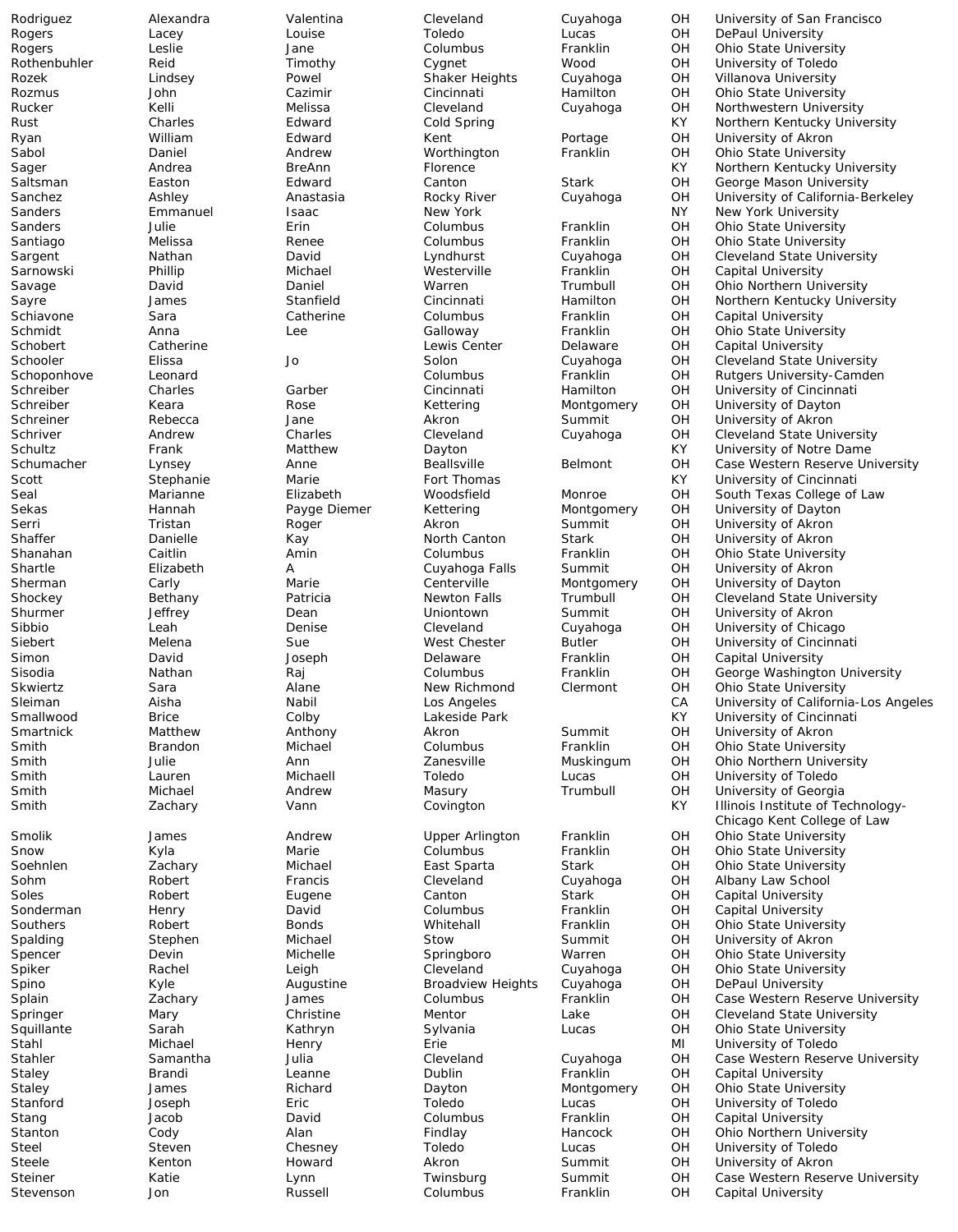Stith Mitchell Lee Westerville Franklin OH College of William and Mary<br>Stolfer Emily Stone Jean Cleveland Cuyahoga OH Cleveland State University Stolfer Emily Jean Cleveland Cuyahoga OH Cleveland State University Storm Robert Scott Bellefontaine Logan OH Ohio Northern University Summers Brandon Marsalis Westlake Cuyahoga OH Cleveland State University University of Akron Sutton Michael Gregory Newport KY University of Cincinnati Suzuki Kaoru Christopher Cincinnati Hamilton OH Boston College Svirnovskiy Simon Yakov Cincinnati Hamilton OH Northwestern University<br>Sweeney Sean Michael Brecksville Cuyahoga OH Case Western Reserve U Sweeney Sean Michael Brecksville Cuyahoga OH Case Western Reserve University Szabo David Alexander Westlake Cuyahoga OH Cleveland State University<br>Tallmadge Rachel Lynn Fairview Fairview PA Ohio State University Tallmadge Rachel Lynn Fairview PA Ohio State University Tavenor Christopher Doyle Columbus Franklin OH Ohio State University OH Northern Kentucky University<br>OH University of Dayton Taylor Tara Fallen Fairborn Greene OH University of Dayton Tesla Lauren Michelle Cincinnati Hamilton OH Valparaiso University Sloan Elizabeth Cincinnati Hamilton OH Indiana University-Bloomington<br>Jennifer Marie Charleroi PA University of Virginia Tharp Jennifer Marie Charleroi PA University of Virginia University of Cincinnati Thomas Stephanie Paige Rocky River Cuyahoga OH Case Western Reserve University Thompson Eden Elizabeth Mansfield Richland OH University of Cincinnati Juliana Timko Willoughby Lake OH Case Western Reserve University Tobias Benjamin Bowman Wyoming Hamilton OH Georgetown University **Ohio State University** Tremoulis Michael Joel Lima Allen OH University of Kentucky Tribuzzo Nicholas Anthony Painesville Lake OH Cleveland State University Triplett Andrew Christopher Cuyahoga Falls Summit OH University of Akron Trivisonno Jessica Lorainne Cleveland Cuyahoga OH Case Western Reserve University Trivunic Sasa Columbus Franklin OH Ohio State University Logan 
Robert Cleveland Cuyahoga OH Case Western Reserve University Trotta Jonathan Louis Mason Warren OH University of Cincinnati **Ohio State University** Tucker Callie Patricia Medina Medina OH Ohio State University Tucker Grace Lind Covington KY Northern Kentucky University Tuttle Lauren Kathryn Cleveland Cuyahoga OH Case Western Reserve University Ulery Mia Lee University Heights Cuyahoga OH Case Western Reserve University Unger Brian Christopher Lyndhurst Cuyahoga OH Case Western Reserve University Unruh Durieux Brittany Burnham Cuyahoga Falls Summit OH University of Akron<br>Uppenkamp Erin Brin Marie Celina Celina Mercer OH University of Daytor Uppenkamp Erin Marie Celina Mercer OH University of Dayton Urankar Brent Anthony Mentor Lake OH University of Dayton Usmani Samuel Adam Aurora Summit OH University of Toledo Uth Adam Robert Shaker Heights Cuyahoga OH University of Michigan Utkewicz Kaitlyn Rose Montville NJ Pennsylvania State University - Dickinson Law Valentine Lindsay Paige Columbus Franklin OH Ohio State University VanBibber Jack Herchel Dayton Montgomery OH University of Dayton Vanderwal Rachel Michelle Dayton Montgomery OH University of Dayton Vasvari Thomas David Poland Mahoning OH Pennsylvania State University -Dickinson Law Venci Anthony L. Cuyahoga Falls Summit OH University of Akron Verhosek Carmen Milagro Berea Cuyahoga OH Cleveland State University Genevieve Ready Richfield Summit OH Cleveland State University Vitale Elizabeth Rose Highland Heights Cuyahoga OH Cleveland State University Vogel Kevin Joseph Cleveland Cuyahoga OH Case Western Reserve University Wagner Evan Nelson Columbus Franklin OH Capital University Marissa Christine Cincinnati Hamilton OH University of Notre Dame Walden Carol Elizabeth Columbus Franklin OH Ohio State University University of Akron Wallenfelsz Kelly Marie Mentor Lake OH Cleveland State University Walsh James Jason Cleveland Heights Cuyahoga OH Case Western Reserve University Walton John Macardell Cincinnati Hamilton OH Northern Kentucky University Wang Siqin Tuscaloosa AL University of Alabama Ward Robert Jeffrey Columbus Franklin OH Ohio State University Lorenzo **Columbus** Columbus Franklin OH Ohio State University Watson Ashley Bartman Columbus Franklin OH Ohio State University University of Dayton Weaver Chelsea Clarke Columbus Franklin OH Ohio State University Weaver **Samantha** Marie Stow Summit OH Case Western Reserve University Webb Craig Matthew Cincinnati Hamilton OH University of Minnesota Webb Jonathan Phillip Columbus Franklin OH University of Oklahoma Webster Jaren Blake Lexington Richland OH University of Akron Weiser Sterling Gates Mills Cuyahoga OH Ohio State University Welling Micholas Micholas Andrew Palmyra Melling VA Cleveland State University<br>
Wells Anne Clizabeth Copley Summit OH Cleveland State University Cleveland State University Wells **Maurice** Alexander Columbus Franklin OH Capital University Welsh Alexander Maximillian Chardon Geauga OH Cleveland State University Wenger Beau Beau David Navarre Stark OH Capital University Wentz Benjamin D. Beachwood Cuyahoga OH Case Western Reserve University Wheeler **Solumbus** Joseph Dale **Dale** Columbus Franklin OH Ohio State University Wheeler Ryan Edward New Albany Franklin OH Capital University Ryan Scott West Chester Butler OH Northern Kentucky University